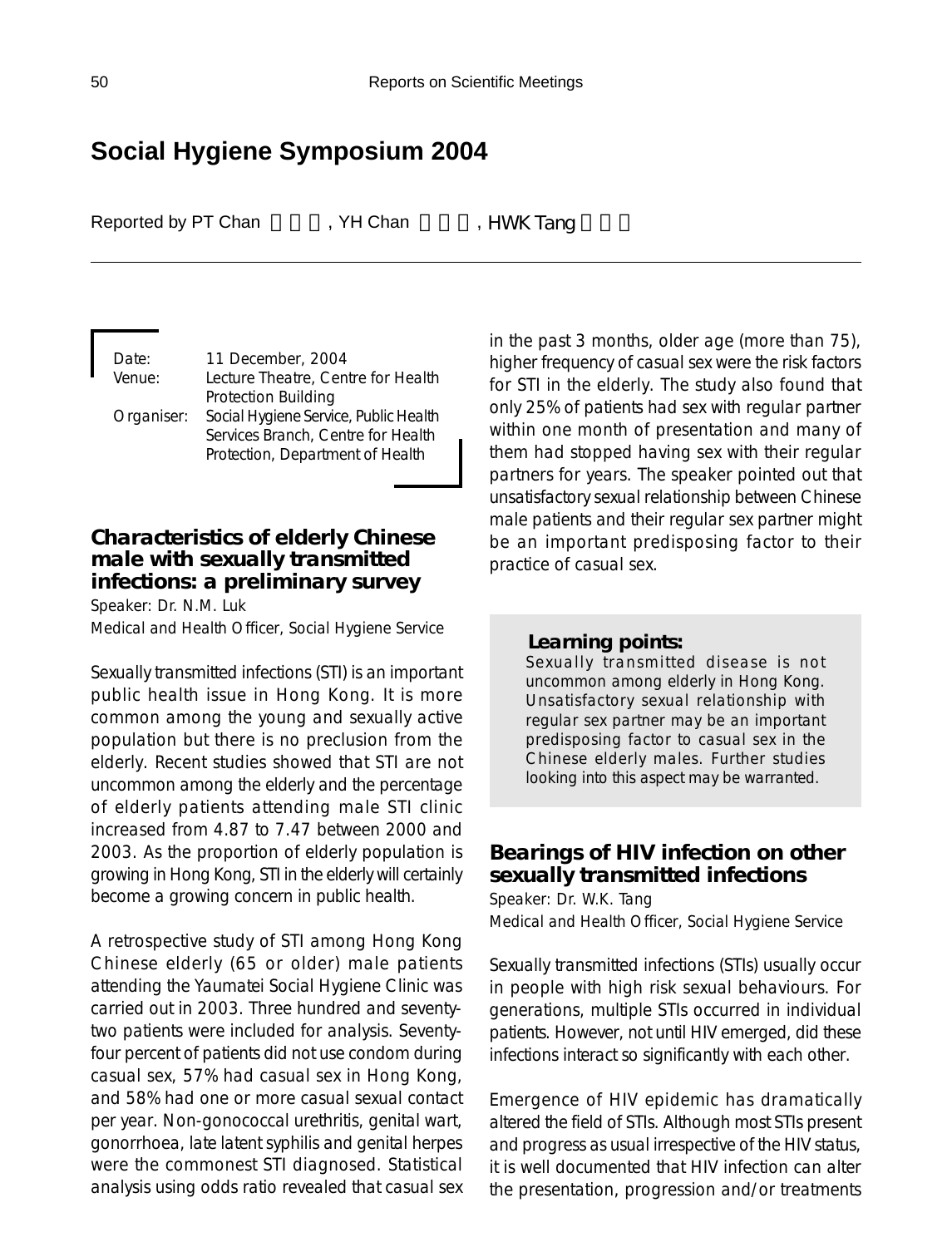of other STIs. In this lecture, the speaker tries to highlight this important aspect.

Genital herpes in HIV-infected patients can be more severe, presents at atypical sites, and lasts longer than normal population. When treatment is required, for example in the first episode of the disease, a higher dose of antiviral is usually needed. Suppressive therapy in frequent relapsers (>6 recurrences per year) is beneficial not only for symptomatic improvement but also in the reduction of shedding of both viruses and thereby their transmission.

For most people with HIV and syphilis coinfections, serologic tests are accurate and reliable for diagnosis and follow-up of the response to treatment. Thus these tests can be interpreted as those in immunocompetent patients. However, as a consequence of the immunologic abnormalities seen in HIV infection, diagnosis of syphilis through standard serologic testing may be challenging. Either false-positive or false-negative Venereal Disease Research Laboratory (VDRL) tests, because of polyclonal B cell activation after HIV infection, may occur. There may be a delay in VDRL response after treatment. The anti-fluorescent Treponema antibody (anti-FTA) test may be negative due to immunodeficiency. Theoretically, syphilis enzyme immunoassay (EIA), which is recently introduced into the Social Hygiene Service, may help circumvent this problem. However, more data is needed to assess its role in the diagnosis of syphilis in the HIV infected group.

HIV infected patients also appear to progress more rapidly through the clinical stages of syphilis and they often have an atypical clinical presentation. Patients may have a refractory course after treatment. No treatment regimens for syphilis have been demonstrated to be more effective in preventing neurosyphilis in HIV-infected patients than the current one recommended for non-HIV infected patients. Careful follow-up after therapy is essential. The management of syphilis in HIVinfected host is a complex issue in which further study is clearly necessary.

Relatively few studies have evaluated chancroid, granuloma inguinale, and lymphogranuloma venereum in HIV-positive patients. The clinical presentation, diagnoses and treatments of these diseases appear to have only minor or no significant differences from those in HIVnegative patients. HIV-infected patients who have chancroid should be monitored closely because this group of patients are more likely to experience treatment failure and to have ulcers that heal more slowly. Also combination treatment may be needed for HIV-positive patients with granuloma inguinale.

Genital human papilloma virus infections occur more commonly in HIV-infected patients when compared with age-matched healthy controls. The lesions tend to be more diffuse, dysplastic and subclinical. Higher rate of malignant transformation is also reported. Successful treatment of condylomas thus appears easier when a person's underlying HIV infection is better controlled.

Molluscum contagiosum in HIV-positive patients typically affects the face and neck. Generalised involvement must be differentiated from disseminated fungal infections. There is no evidence that lesions resolve spontaneously unless the underlying immunity is improved.

Scabies in HIV patients can be more contagious and fulminant. Young patients with HIV risk factors in whom papular or crusted scabies develops without an apparent underlying cause should be suspected of having HIV infection. Multiple treatments and sometimes, systemic agents are needed to achieve a cure.

#### *Learning points:*

HIV infection can have profound effects on other STIs. A high index of suspicion of an underlying HIV infection is needed when one sees patients with STIs which have atypical manifestations.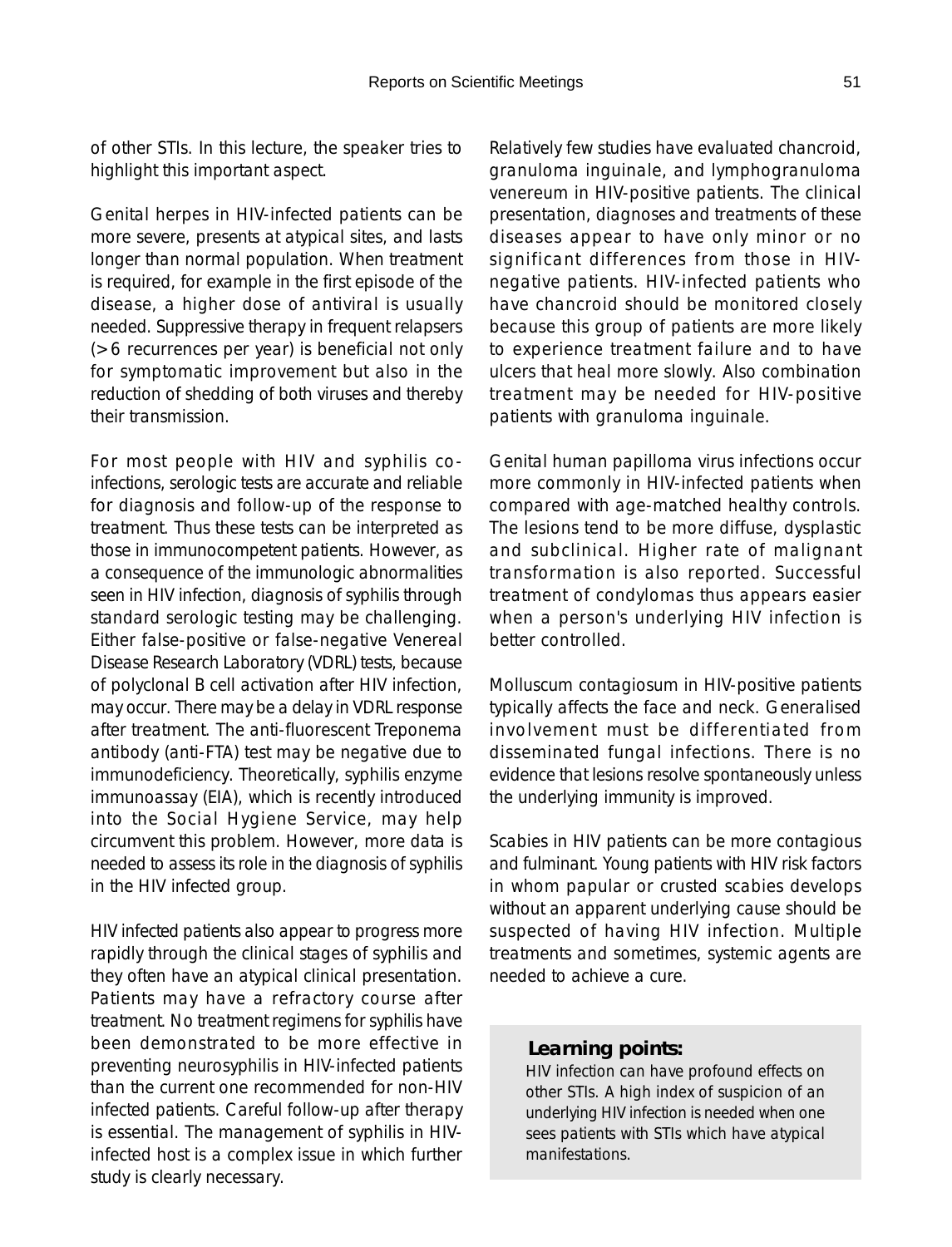# **Differential diagnosis of annular cutaneous lesions**

Speaker: Dr. P.T. Chan Medical and Health Officer, Social Hygiene Service

Annular cutaneous eruptions may be divided, according to their morphology, into erythema, pustules/bullae, keratotic or perforating papules. Annular erythema can be classified, according to the aetiology, into congenital, inflammatory, infective, neoplastic, endocrine, vascular or iatrogenic. As in all other disciplines in medicine, history, physical examination and investigations are essential in making the correct diagnosis.

The most common form of annular cutaneous lesion is tinea corporis and cruris. Most of the tinea infections in Hong Kong are caused by Trichophyton species. One exception is tinea capitis which is caused mostly by Microsporum species. The diagnosis of tinea infection can be confirmed by skin scraping for fungal smear and culture. Topical treatment is usually sufficient but oral therapy can be considered in patients who are intolerant to topical drugs, have extensive disease, have hyperkeratotic palm/sole lesions or are immunosuppressed. Leprosy manifests as a clinico-immunological spectrum, ranging from tuberculoid leprosy at one end to lepromatous leprosy at another. Annular cutaneous eruption with sensory loss and peripheral nerve thickening may be the presenting feature of tuberculoid or borderline leprosy. The diagnosis is confirmed by split skin smear and skin biopsy. Multidrug therapy is employed in treating leprosy to reduce the emergence of resistance strain. Syphilis is a sexually transmitted disease caused by Treponema pallidum. Cutaneous eruption is a common manifestation of secondary syphilis. It is characterised by red to copper-coloured maculopapules distributed symmetrically over the body with involvement of palms and soles. In tertiary syphilis, nodular syphilide manifests as coppery red nodules arranged in groups or in an arcuate or circinate pattern. The diagnosis of syphilis can be confirmed by serology or direct demonstration of spirochetes by dark ground examination. Unless otherwise contraindicated, penicillin injection is the most effective treatment for syphilis.

Subacute cutaneous lupus erythematosus (SCLE) can present as either papulosquamous or annular forms. Anti-Ro antibody is often present in SCLE patients. Skin biopsy for histology and direct immunofluorescence helps to confirm the diagnosis. The disease is usually treated by topical steroid and sun protection. For refractory cases, a wide variety of systemic agents including hydroxychloroquine may be used. Erythema marginatum usually spreads quickly but it disappears rapidly in hours to several days. It is important to recognise this entity as it is one of the major criteria for the diagnosis of rheumatic fever. Pityriasis rosea is a clinically distinctive disease characterised by the development of herald patch with collarette of scales and secondary eruption with multiple oval macules arranged in a Christmas tree distribution. It is speculated to be a dermatosis induced by an infective agent but so far no conclusion can be made on the responsible agent. Topical steroid, oral antihistamine, erythromycin and ultraviolet B have been reported to be useful in the management of pityriasis rosea. Lichen planus is an inflammatory dermatosis which has a number of variants. One of them is annular lichen planus. The annular variant is most often found in the penis and intertriginous area. Treatment includes topical/ intralesional steroid and antihistamine.

Erythema multiforme is a self-limited, relapsing disease that is characterised clinically by targetshaped urticarial plaques and mucous membrane lesions. It is a disease entity mostly triggered by herpes simplex, as opposed to Stevens-Johnson syndrome and toxic epidermal necrolysis which are often drug-related. The disease can usually be diagnosed clinically when the typical target lesion, consisting of a central dusky disc surrounded by a ring of pale oedema and erythematous halo, is seen. Topical steroid,